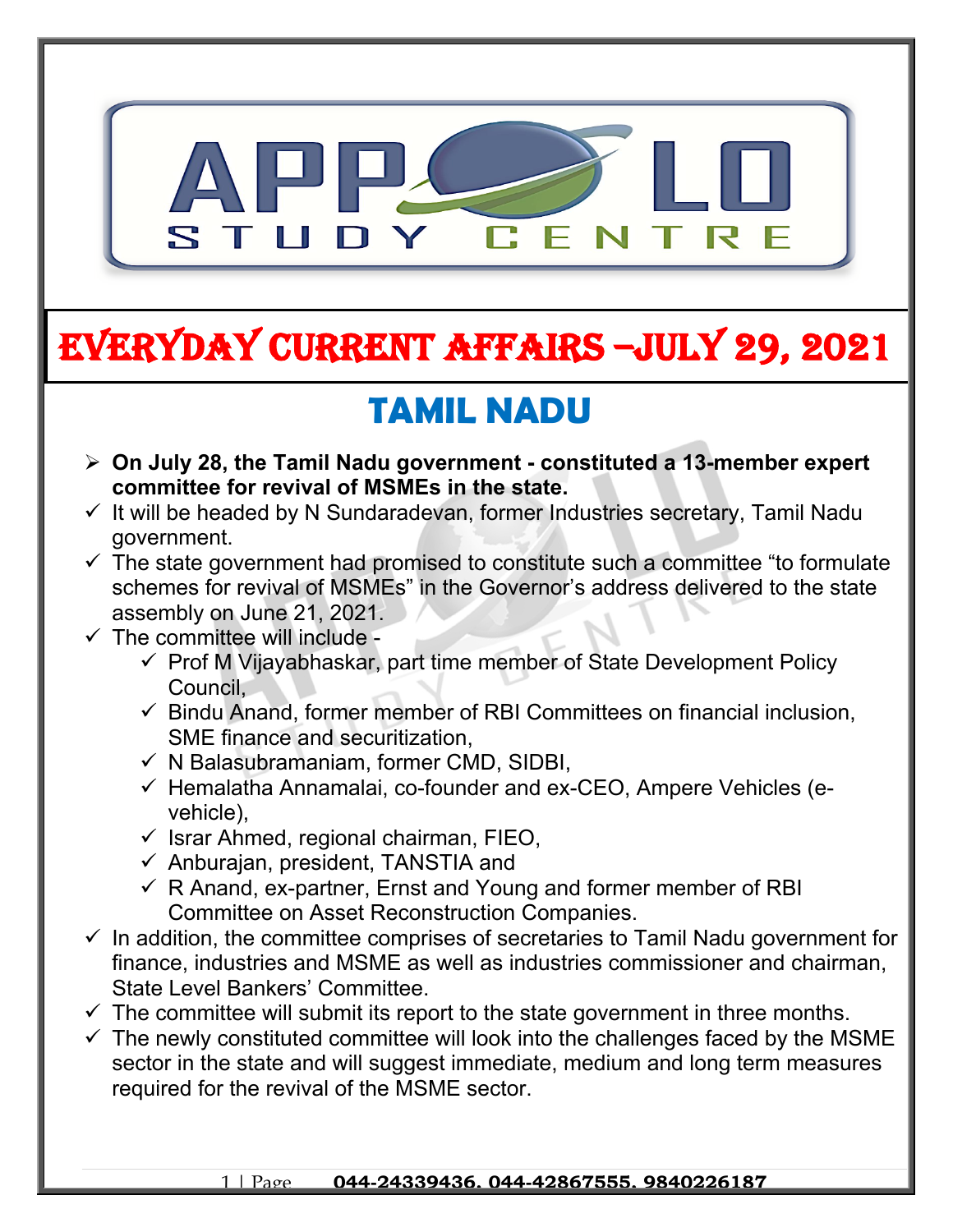**On July 28, the state government - decided to bestow veteran Communist leader N Sankaraiah**, **who recently celebrated his 100th birthday, with the recently constituted 'Thagaisal Thamizhar' (Venerable Tamil) award.**



- $\checkmark$  Chief Minister M K Stalin will present the award to Sankaraiah at the Independence Day celebrations in Chennai on August 15.
- $\checkmark$  The award carries a citation and a cheque for Rs.10 lakh.
- $\checkmark$  Responding to the announcement and expressing his intent to accept the award, Sankaraiah thanked the CM for the recognition.
- $\checkmark$  He however donated the Rs.10 lakh prize money to CM's Covid-19 Relief Fund
- **Greater Chennai Corporation to launch the Rs. 180-crore air and water pollution mitigation programme in association with Tamil Nadu Pollution Control Board**
- $\checkmark$  Under the programme, the civic body is planning to install ambient air quality monitoring systems (AAQMS) in 50 locations in the city.
- $\checkmark$  The system would calculate the level of air pollutants such as PM2.5, PM10, SOx, NOx and carbon monoxide and display it on digital boards.
- $\checkmark$  Further, wind augmentation and purifying units (WAYU) will be installed at 20 junctions in Chennai



2 | Page **044-24339436, 044-42867555, 9840226187**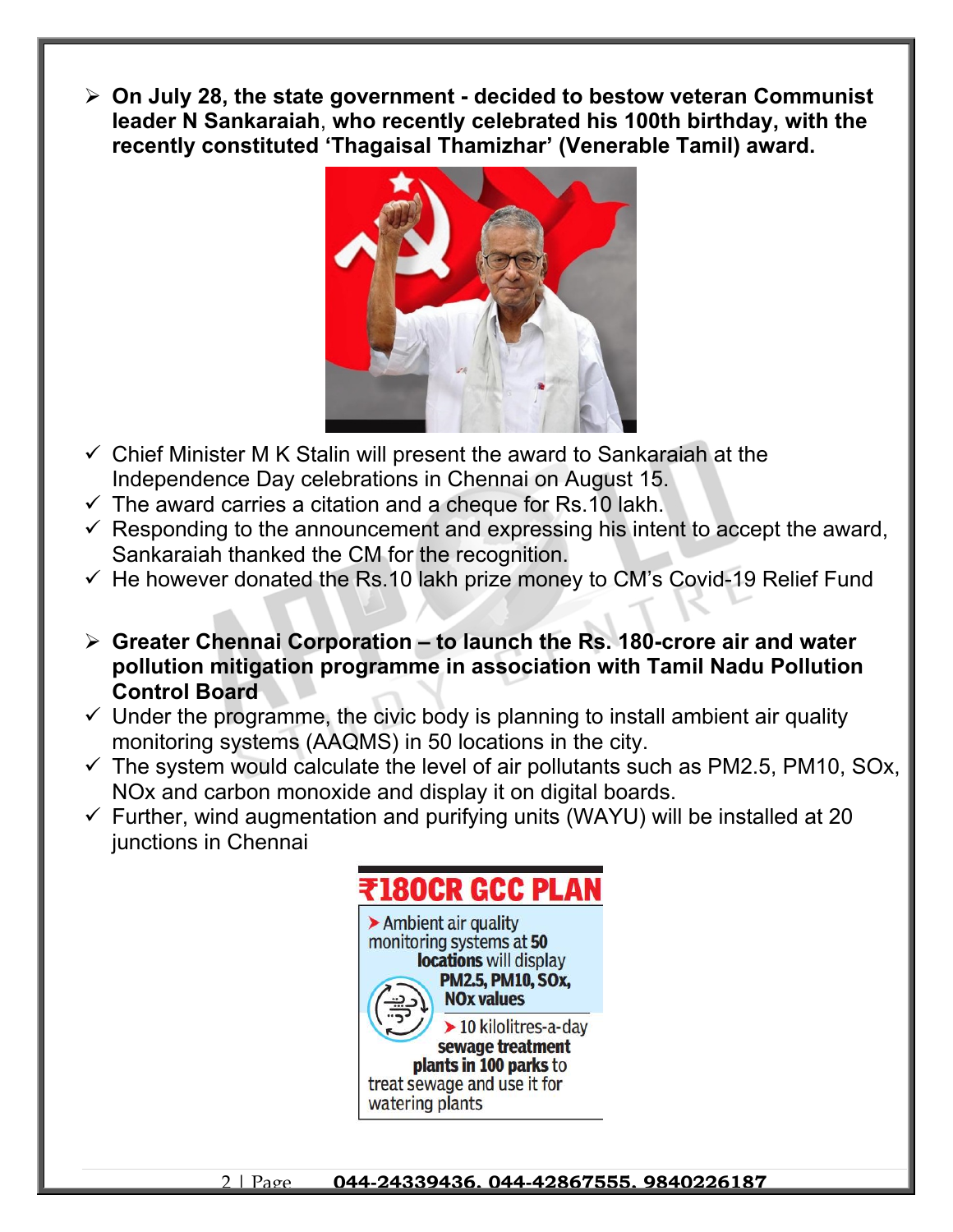- $\checkmark$  These air purification systems can remove 60% particulate matter, hydrocarbons and carbon monoxide from the ambient air, by using activated charcoal and ultraviolet lamp to purify the air
- $\checkmark$  These systems consume less than one unit of electricity for 10 hours of operation.
- $\checkmark$  Pollution details would also be incorporated in a Google map-like application which would help citizens to decide a traffic route with lesser pollution levels
- $\checkmark$  The TNPCB funds would also be used to create cycle tracks on major roads and 10 kilo-litre-a-day sewage treatment plants in 100 selected parks across the city.
- $\checkmark$  With these treatment plants, sewage from the local areas would be treated and used for watering plants.

## **SPORTS**

 **Legendary Indian badminton player Nandu Natekar (88 years) – passed away at his residence in Pune due to age-related ailments on July 28**



- $\checkmark$  Nandu Natekar became the first Indian to win an international title when he clinched the Sellanger International in Malaysia in 1956
- $\checkmark$  He and Meena Shah had bagged the mixed doubles crown at Kings Cup International in Bangkok in 1962 and a year later he also won the singles title at the same event.
- $\checkmark$  Natekar also made the quarter-finals of the prestigious All England Championships in 1954.
- $\checkmark$  He was ranked third in the world and won over 100 national and international titles in his career
- $\checkmark$  Natekar won 12 out of the 16 singles matches and eight out of 16 in doubles at the Thomas Cup between 1951 and 1963
- $\checkmark$  He also had the distinction of leading the country in the tournament in 1959, 1961 and 1963.
- $\checkmark$  Natekar represented India at the 1965 Commonwealth Games in Jamaica.
- $\checkmark$  He won the Men's Doubles National Championship a total of six times, the Men's Singles National Championship a total of six times, and the Mixed Doubles National Championship a total of five times
- $\checkmark$  He was the first sportsman to receive the prestigious Arjuna Award for sporting excellence in its inaugural year 1961 in recognition of a distinguished career that spanned over 15 years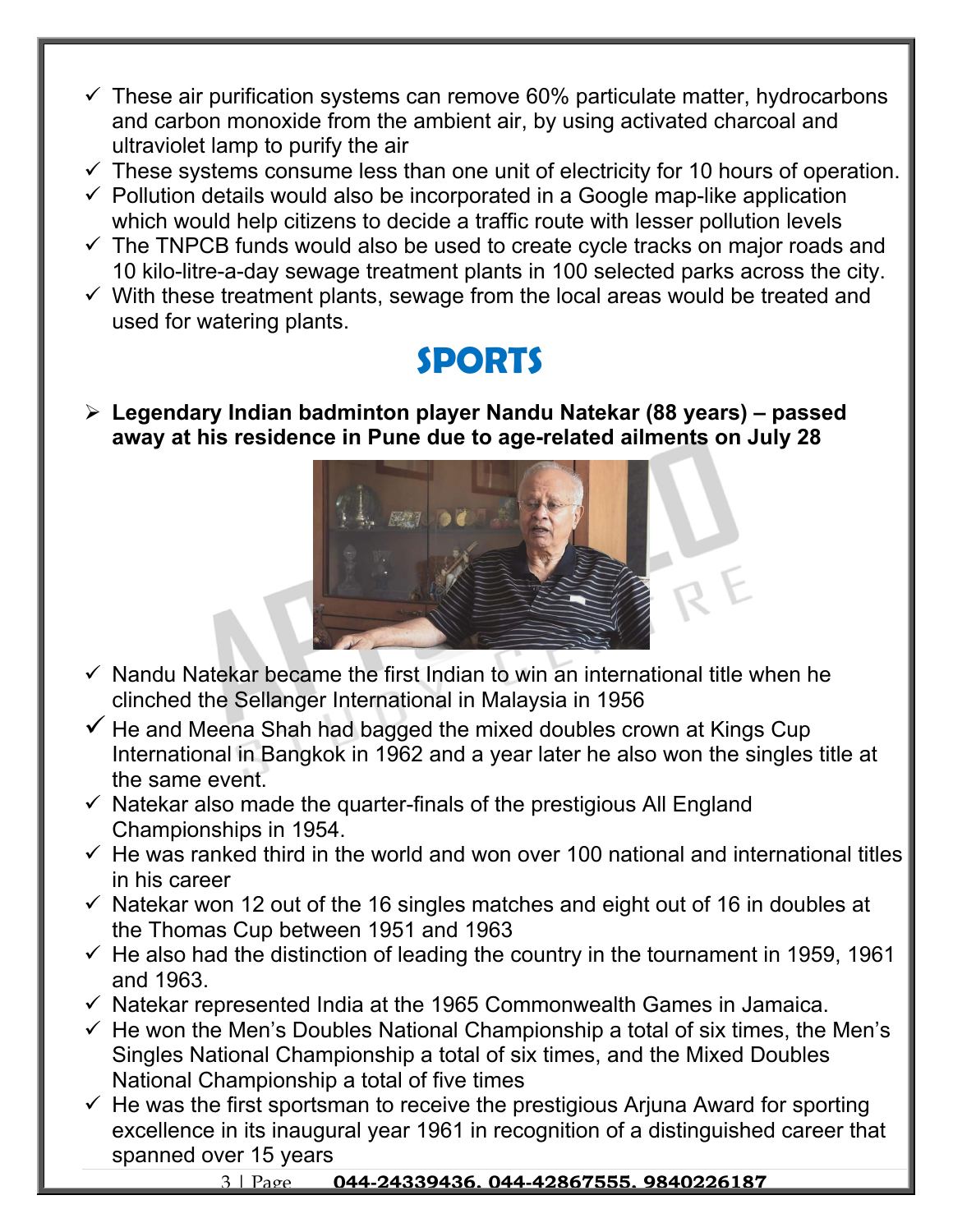### **INTERNATIONAL/NATIONAL DAY**

**International Tiger Day – July 29**



- $\checkmark$  The day is observed every year to raise awareness about the conservation of the largest wild cat in the world
- $\checkmark$  This day was founded in 2010 at the Saint Petersburg Tiger Summit in Russia to raise awareness about the loss of the tiger population globally.
- $\checkmark$  At the beginning of the 20th century, the number of wild tigers dropped by 95%.
- $\checkmark$  The commitment of World Wildlife Fund is reaching Tx2- the global goal to double the number of wild tigers by 2022.
- $\checkmark$  India accounts for nearly 70% of the world's total tiger population and has already achieved the target of doubling its numbers
- $\checkmark$  India is home to 51 tiger reserves located across 18 states
- $\checkmark$  The theme for International Tiger Day is based on "Their Survival is in our hands"
- $\checkmark$  According to the World Wide Fund for Nature (WWF), the current tiger population across the world stands at around 3,900
- $\checkmark$  According to the All India Tiger Estimation Report of 2018, the tiger population in India is 2967.
- **Kargil Vijay Diwas July 26**



4 | Page **044-24339436, 044-42867555, 9840226187**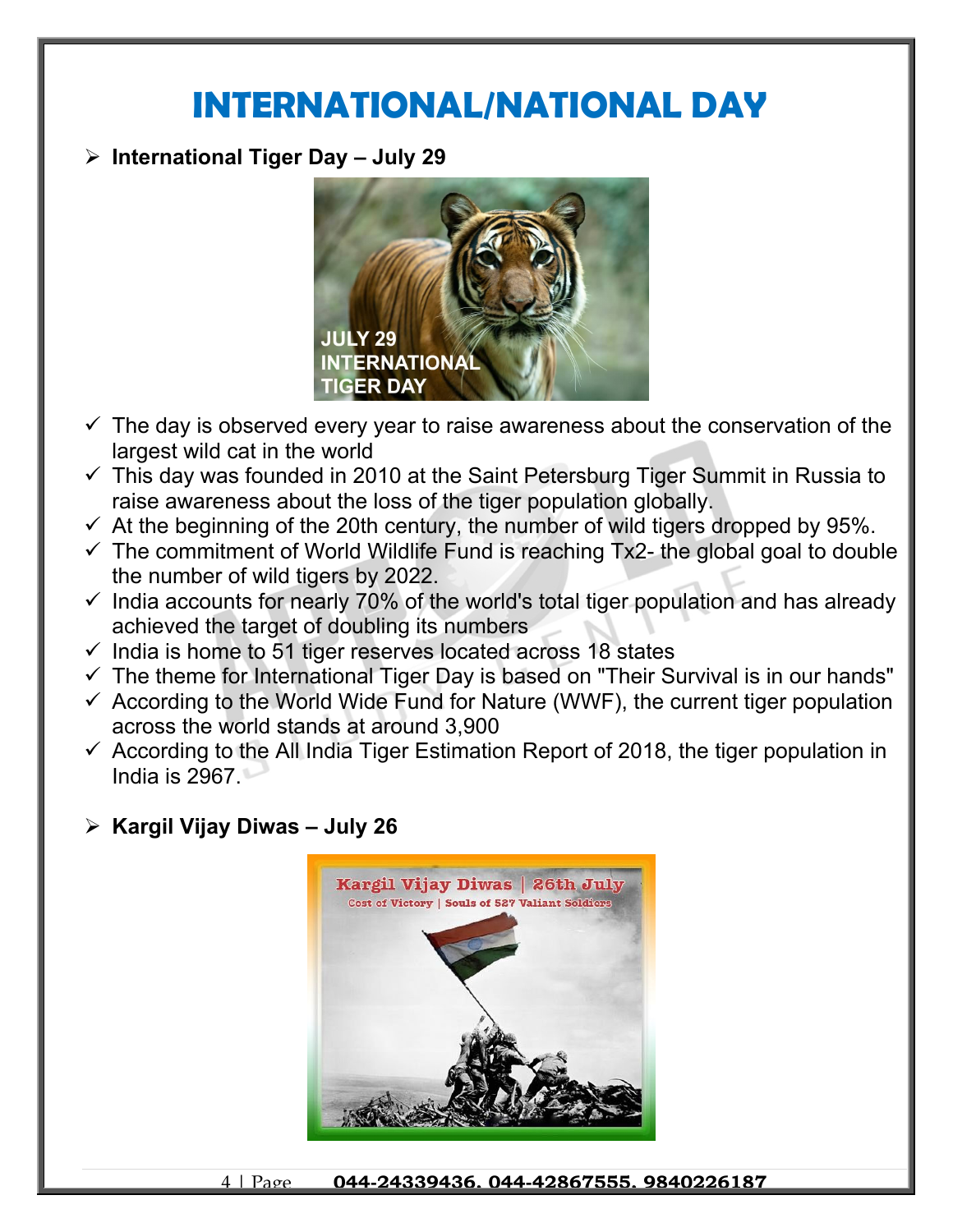- $\checkmark$  India celebrates Kargil Vijay Diwas every year to mark the anniversary of the Indian Army's victory against Pakistan on July 26, 1999
- $\checkmark$  On this day every year, the Prime Minister pays his tributes to the armed forces at the 'eternal flame', Amar Jawan Jyoti, at India Gate in Delhi.
- $\checkmark$  Named 'Operation Vijay', the military campaign involving 2,00,000 Indian troops was held in the month of July in 1999
- $\checkmark$  Defeating Pakistani soldiers and rebel forces in the war, the Indian Army finally hosted the national flag at Kargil on July 26.
- $\checkmark$  It is estimated that as many as 527 Indian soldiers died in the war, while more than 1,300 were injured
- $\checkmark$  The Kargil War was fought between India and Pakistan from 3<sup>rd</sup> May to 26th July 1999 in the Kargil district of Kashmir and along the Line of Control (LoC).
- $\checkmark$  Operation Safed Sagar was the codename of this mission.



#### **National Broadcasting Day – July 23**

- $\checkmark$  The day is observed across the country every year to make people aware of the importance of radio.
- $\checkmark$  The Indian Broadcasting Company (IBC) started radio broadcasting from Bombay station for the first time ever on July 23, 1927
- $\checkmark$  Radio broadcasting services began in India during the British rule in 1923 under the Radio Club of Bombay.
- $\checkmark$  In 1927, two privately owned transmitters in Mumbai and Kolkata commenced the broadcasting services.
- $\checkmark$  British Government took over radio broadcasting alongwith these two private transmitters in 1930 and started the Indian State Broadcasting Service (ISBS).
- $\checkmark$  On June 8, 1936 the name ISBS was changed to All India Radio and in 1956, it was renamed as 'Aakashvani'.
- $\checkmark$  India's public service broadcaster, Prasar Bharati has 470 broadcasting centers across the country, covering approximately 92% of the country's area and 99.19% of the total population

#### 5 | Page **044-24339436, 044-42867555, 9840226187**